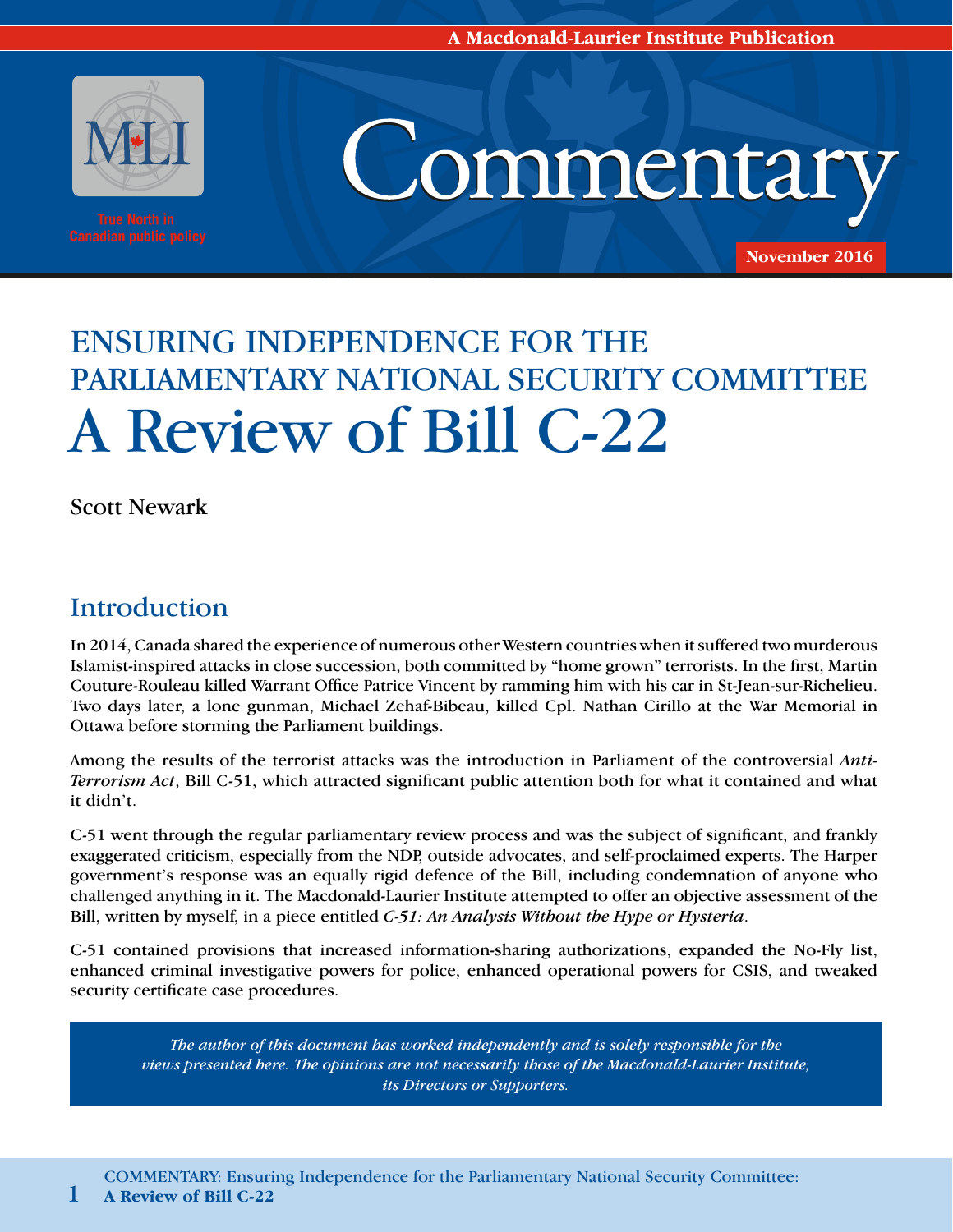The Bill did not contain any provisions for creating the long-recommended independent oversight entity for ongoing national security operations, especially regarding multi-agency operations. Neither did it create a special parliamentary committee with the authority to review national security activities and policies, something that has also been recommended for years, and which Canada's "Five Eyes" national security partners (the US, the UK, New Zealand, and Australia) all have.

Then Prime Minister Harper was dismissive of the need for a special parliamentary review committee implying, without providing supporting evidence, that such a body would create security risks through anticipated information leaks. Several witnesses who appeared before the committee discussing Bill C-51 recommended both independent oversight and review entities, but the government took no action and C-51 passed without either being included.

This distinction between oversight and review is important; while the two are related, they are appropriately separate in nature. Oversight is an ongoing activity requiring an awareness of operations in the field and inter-agency co-operation. The existing "oversight" is provided either through Ministerial approval or *ex parte* (the suspect isn't notified) court authorization to the agency seeking to act (like CSIS).

Review is inherently an after-the-fact exercise that can examine larger policy issues (information sharing, use of new C-51 powers, etc…) as well as specific cases to derive possible "lessons learned" insights to improve future operations. A specially authorized parliamentary committee that reviewed, for example, how convicted Toronto 18 terrorist Ali Mohamed Dirie was able to fly out of Canada to Syria following his release from prison; or why Couture-Rouleau was not subjected to a terrorism peace bond despite the RCMP's concerns that he had become radicalized; or why the RCMP were unaware of Aaron Driver's online activities before he was gunned down by police in Strathroy, Ontario, when the FBI was, could present a real opportunity to improve the system.

Partly in response to the shortcomings of Bill C-51, in June 2016, the new Liberal government introduced Bill C-22, which will create a special National Security and Intelligence Committee of Parliamentarians (NSICOP). The Bill received second reading on Oct. 4 and it has now been referred to the Standing Committee on National Security and Defence. The government's commitment to create a parliamentary review committee is certainly a welcome development and, done right, such a committee could contribute substantially to improving the functioning of Canada's security agencies.

As the recent scathing judgment of [M. Justice Noel \(](http://cas-cdc-www02.cas-satj.gc.ca/rss/DES%20(warrant)%20nov-3-2016%20public%20judgment%20FINAL%20(ENG).pdf)*2016 FC 1105*) regarding CSIS' deliberate cover up of its metadata gathering and retention of the personal information of Canadians reveals, there is no guarantee that a review agency can get full disclosure or even truthful answers to the questions it poses. In light of this stark reality, it may be advisable to add a clause to C-22 that creates an offence of knowingly obstructing or misleading the committee in its work without lawful justification.

Unlike the NDP, the then third party Liberals supported C-51, although they explained that they disagreed with several of its provisions which they would act on to correct if they were elected to government. This commitment to enhanced national security accountability was specifically referenced in the Liberal election platform, although in a tangled way that mixes up oversight and review:

### STRONGER NATIONAL SECURITY OVERSIGHT

Among our Five Eyes allies that collaborate on national security and intelligence sharing, Canada is the only country that does not have oversight of its security agencies by legislators. Liberals are committed to correcting this; we will create an all-party national security oversight committee to monitor and oversee the operations of every government department and agency with national security responsibilities. (Liberal Party of Canada (2015), *[Real Change: A Fair and Open](https://www.liberal.ca/files/2015/08/a-fair-and-open-government.pdf/)  [Government](https://www.liberal.ca/files/2015/08/a-fair-and-open-government.pdf/)*, p. 6)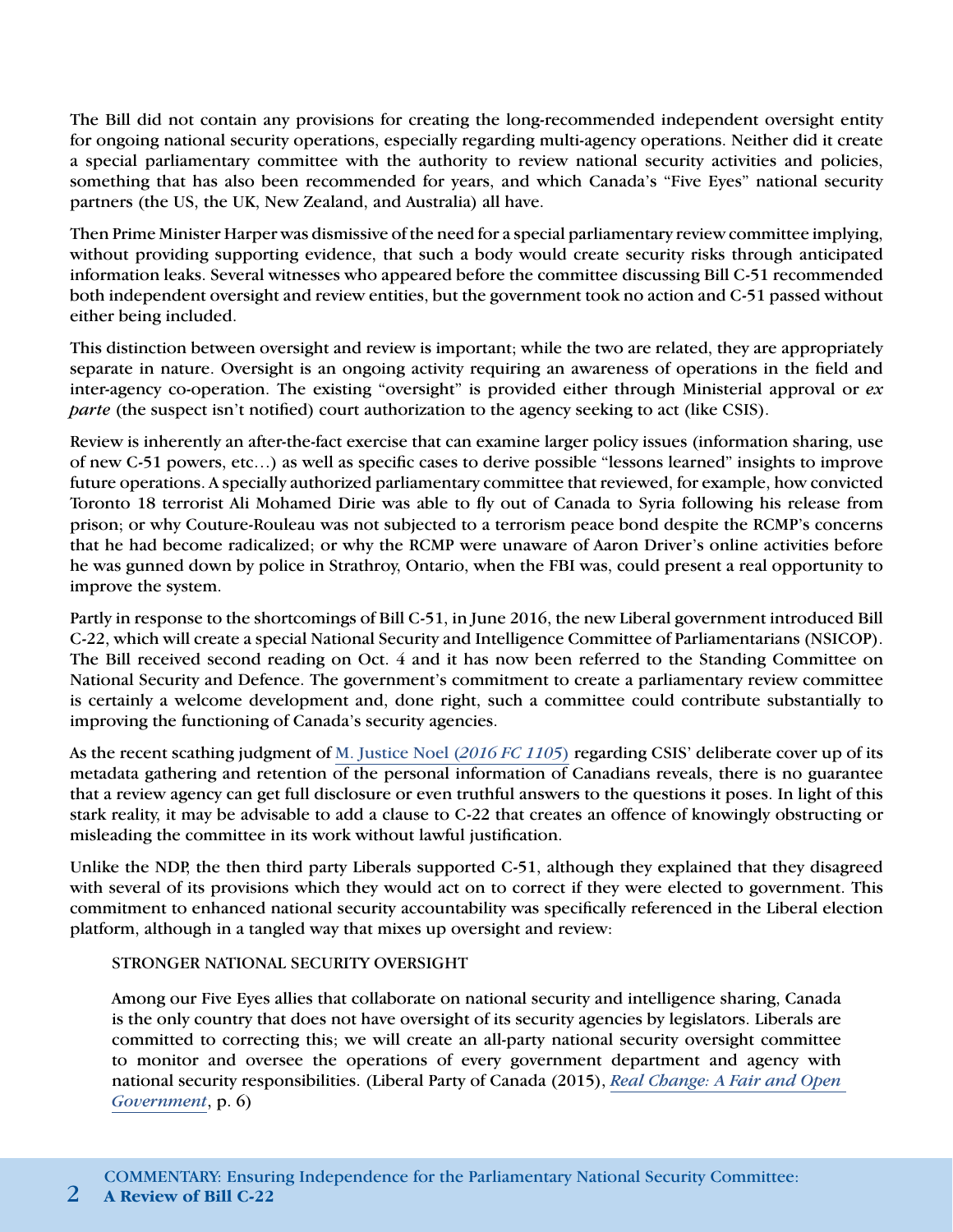The Liberal platform also stressed the importance of parliamentary independence and changing the centralization of power in the Prime Minister's Office that had taken place under Stephen Harper. As the platform stated in at least two places:

Under Stephen Harper, the government has grown secretive and closed-off from Canadians. Unprecedented power has been concentrated in the hands of the Prime Minister and his office. (*[Real Change](https://www.liberal.ca/files/2015/08/a-fair-and-open-government.pdf/)*, p. 2)

#### STRONGER PARLIAMENTARY COMMITTEES

We will strengthen the role of parliamentary committee chairs, including elections by secret ballot. We will also ensure a more robust system of oversight and review for legislation and other matters in the House of Commons and Senate. Specifically, parliamentary committees will be given more resources to acquire independent, expert analysis of proposed legislation. We will also change the rules so that Ministers and Parliamentary Secretaries may not be, or stand in for, voting members on committees. (*[Real Change](https://www.liberal.ca/files/2015/08/a-fair-and-open-government.pdf/)*, p. 5)

This commitment was also manifested in the [Prime Minister's mandate letter to Public Safety Minister Ralph](http://pm.gc.ca/eng/minister-public-safety-and-emergency-preparedness-mandate-letter) [Goodale](http://pm.gc.ca/eng/minister-public-safety-and-emergency-preparedness-mandate-letter) which stated:

Assist the Leader of the Government in the House of Commons in the creation of a statutory committee of Parliamentarians with special access to classified information to review government departments and agencies with national security responsibilities.

However, as this analysis will demonstrate, the issue of independence from the Prime Minister's Office is central to determining if the committee will perform as promised. And ironically, given the government's stated commitment to the independence of Parliament, that is where this legislation falls short. This independence issue will likely attract significant attention and, in fact, it is specifically and critically referenced in the Library of Parliament's *Legislative Summary*, which is a blunt, candid, and valuable analysis that should be a model for future reports. $<sup>1</sup>$ </sup>

The comments in Clause 2.2.3 of the summary regarding the proposed mandate of the committee are especially noteworthy, describing the minister's ability to limit the committee's work as "… a potentially significant limitation on the Committee's remit" (p. 5). The Summary also explains that "... the public may never be aware that a (Committee) initiated review was quashed" (p. 5).

What follows, therefore, is a detailed analysis of C-22 with a special focus on whether the Bill provides the promised independence of the committee, and the potential practical ramifications of its provisions, along with recommended changes to address those issues.

### **Overview**

Bill C-22 establishes the National Security and Intelligence Committee of Parliamentarians (NSICOP) and sets out its composition and mandate. In addition, it establishes the committee's secretariat, the role of which is to assist the committee in fulfilling its mandate. It also makes consequential amendments to certain Acts.

<sup>1</sup> Parliamentary Information and Research Service, August 22, 2016, *Bill C-22: An Act to establish the National Security and Intelligence Committee of Parliamentarians and to make consequential amendments to certain acts,* Publication no. 42-1-C-22-E, Unedited Pre-Release, Library of Parliament. Hereafter referred to as the Summary.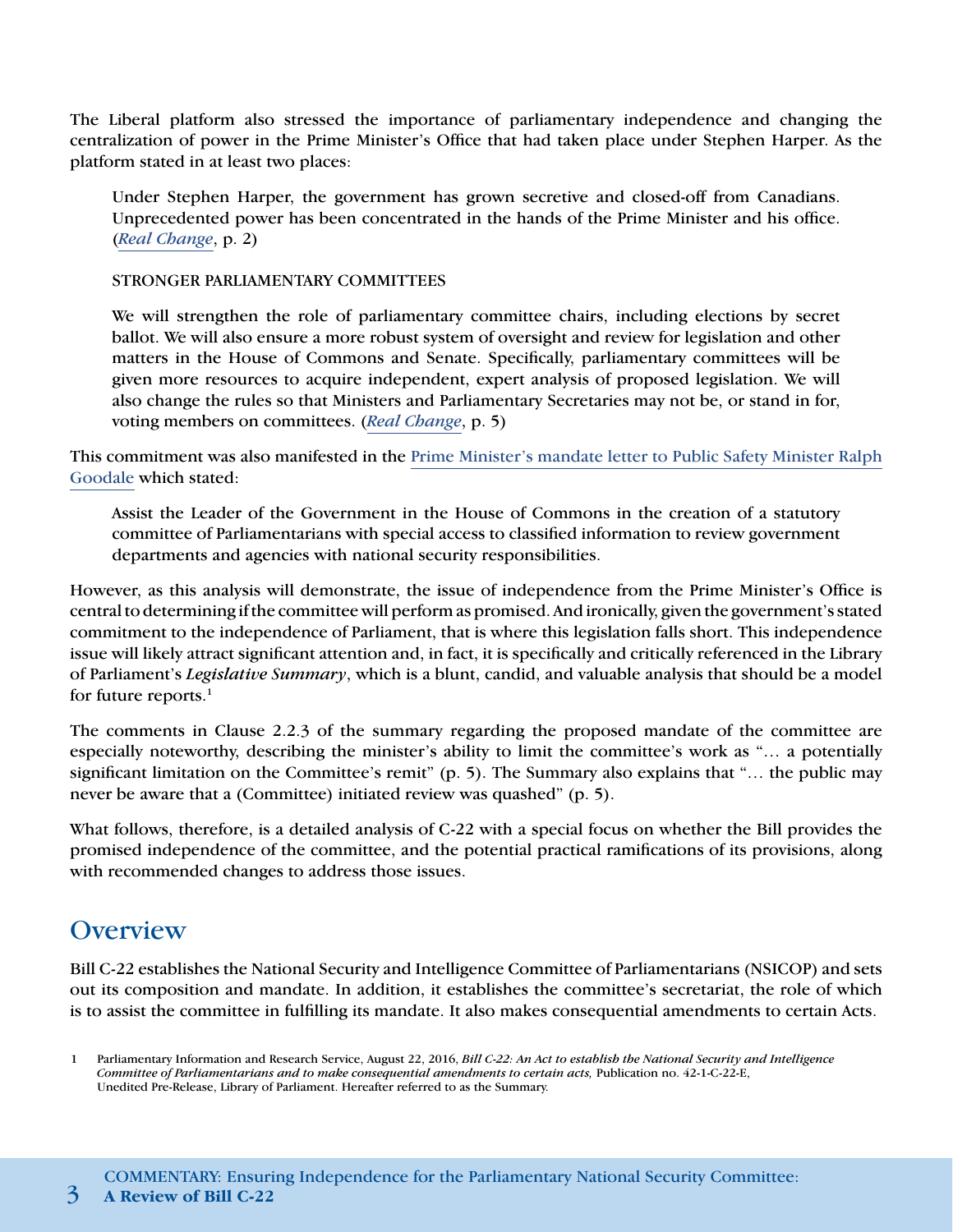The NSICOP is intended to be a statutory committee of parliamentarians administratively housed within the executive branch. This proposed structure is described [in the government's backgrounder](http://news.gc.ca/web/article-en.do?nid=1085649) as being:

designed to give the committee a high-degree of independence and access to classified government information, while providing for necessary controls on the use and disclosure of this information.

It would consist of up to nine members – two senators and seven members of Parliament (with a maximum of four members from the House of Commons from the governing party) – that would be appointed by the Governor in Council on the recommendation of the Prime Minister.

Unlike other parliamentary committees, the committee would *not* be allowed to elect its own chair, who will instead be appointed by the prime minister. Prime Minister Trudeau has already indicated, for unknown reasons, that the chair will be MP David McGuinty, who has no known security or law enforcement background.

Clause 4 of the Bill specifies that the membership is "up to" the number of persons identified, which functionally creates a designated maximum number of committee members but not a minimum number. This oddity was pointed out to Public Safety Minister Goodale by Liberal Senator Joseph Day when the minister appeared before the Senate for Question Period on Oct. 25. The minister [advised](http://liberalsenateforum.ca/hansard/proposed-national-security-intelligence-committee-parliamentarians/) the Senate that:

The intention is a committee of nine: two from the Senate, seven from the house and four from the government – meaning the other five would not be from the government party. If there's a risk of a dysfunctional situation because of there being no minimum or because of the phrase "up to" that you've referred to, we can certainly consider with the draftsmen the proper corrective language to make sure the intention is clear.

It is noteworthy that the minister acknowledged, *before* the Bill had even reached a parliamentary committee, that the Bill may have been improperly drafted.

Pursuant to Clauses 10–12, NSICOP members would be required to obtain a security clearance and swear an oath of secrecy before assuming their position on the committee, and would need to maintain the confidentiality of information they receive. Members would [not be able to claim parliamentary immunity](http://news.gc.ca/web/article-en.do?nid=1085649) if they disclosed classified information, and so could face prosecution (Summary, p. 8).

The committee would seemingly have a broad government-wide mandate to scrutinize any national security matter. According to the [backgrounder,](http://news.gc.ca/web/article-en.do?nid=1085649) "The NSICOP would be empowered to perform reviews of national security and intelligence activities including ongoing operations, and strategic and systemic reviews of the legislative, regulatory, policy, expenditure and administrative frameworks under which these activities are conducted. It would also conduct reviews of matters referred by a minister."

Despite this broad mandate, a minister would have the authority to stop such a review if the minister decided it would be injurious to national security (Summary, p. 7). There is no appeal from such a decision. As the Library of Parliament *Legislative Summary* notes, this is one area where the power of the Executive could significantly infringe on the ability of the committee to hold the executive accountable.

*The Legislative Summary* goes on to outline other powers of the committee, specifically, to access any information to conduct its reviews, subject to specific limitations such as to protect third parties, to prevent interference in active military operations, and to maintain the independence of law enforcement functions. While the NSICOP would have a right of access to information it requests, the legislation would allow ministers to withhold special operational information if they decided that the disclosure would harm national security (there would be no appeal in the case of such a decision). The responsible minister would need to provide the committee with the rationale for their decision to withhold information.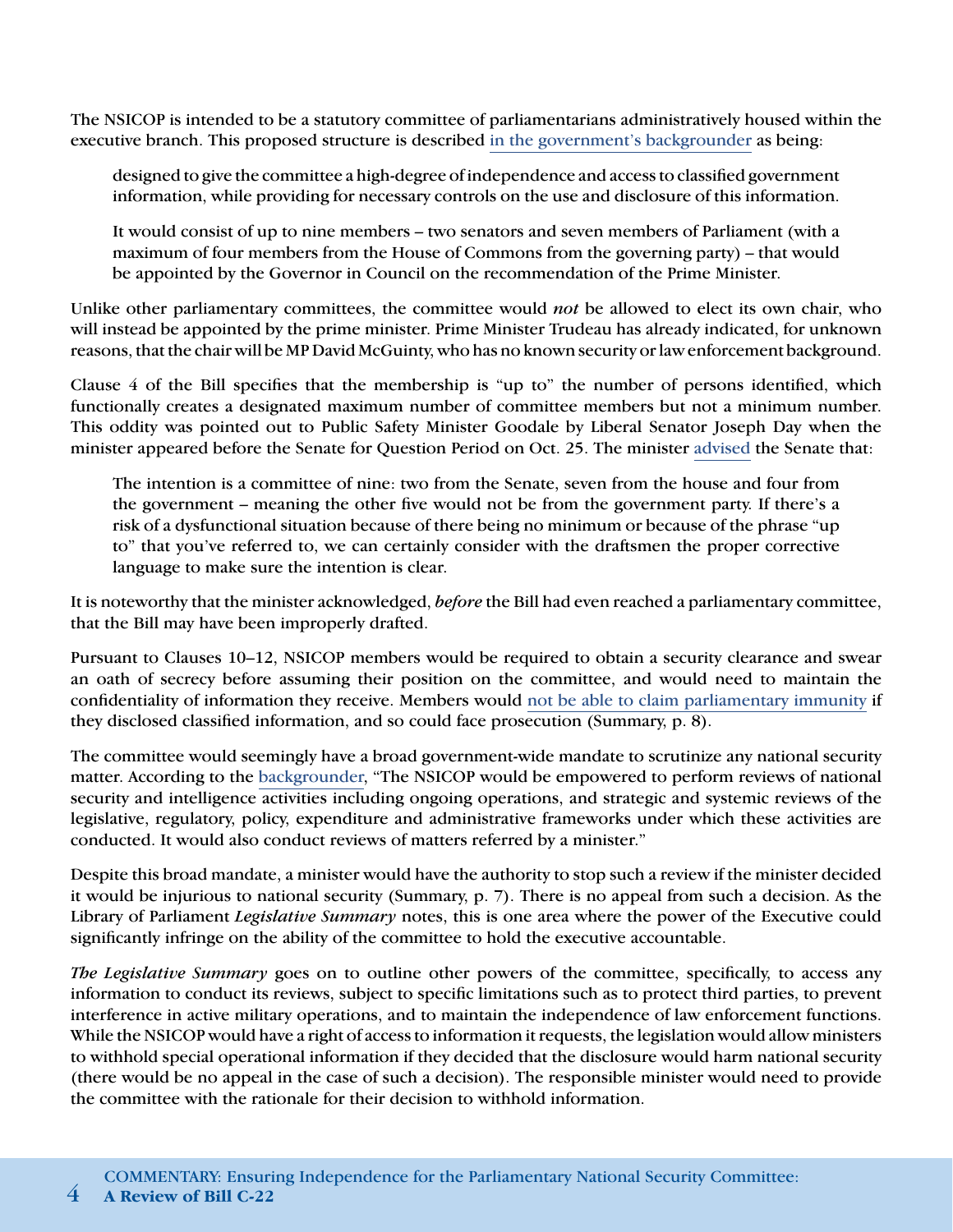The NSICOP findings and recommendations will be tabled in Parliament but only *after* being provided to the prime minister, who can review and edit the committee's reports before they are tabled to ensure that they do not contain classified information (Summary, p. 11). Again, the executive would be able to exercise significant powers over the committee's activities.

Finally, in addition to establishing the NSICOP, the legislation establishes a new dedicated secretariat, staffed by public servants, with a deputy head, presumably to ensure that the committee will have the necessary support and resources to conduct its reviews. Also, the executive director of the secretariat is to be appointed by the Governor in Council (executive branch) rather than the committee, and any replacement due to vacancy on an interim basis is to be done by a minister designated by the Governor in Council as being responsible for this Act. Again, the power resides with the executive rather than the legislative branch.

# Committee Membership

As noted above, the NSICOP committee will have *up to* nine members effectively appointed by the prime minister as follows:

- 4 from the governing party (no ministers or parliamentary secretaries);
- 2 from the Senate (after unspecified "consultation" with one or more senators)
- 3 MPs from other parties that have at least 12 MPs

Clause 4(3) expressly states that the committee is *not* a House or Senate committee and thus not subject to existing rules and procedures.

Clause 6(1) directs that the committee chair be appointed by the Governor in Council based on the recommendation (direction) of the prime minister, which is a departure from normal procedure and that of the UK model on which this committee is supposedly based.

Clause 5(1) also specifies that upon dissolution of Parliament, committee members lose their positions without any provision for re-appointment, which also results in a potentially powerful tool for the PMO if it wished to shut down an investigation. Clause 5 also contains a requirement of "consultation" with the leader of a party in the House of Commons from which a member is selected, even though that level of consultation is not required for Senate appointments.

The net result of the process is a committee that is likely, but not necessarily, controlled by the government party.

# Committee Mandate

Clause 8 provides a broad mandate for the committee that includes reviewing:

- (a) the legislative, regulatory, policy, administrative and financial framework for national security and intelligence;
- (b) any activity carried out by a department that relates to national security or intelligence, unless the appropriate minister determines that the review would be injurious to national security; and
- (c) any matter relating to national security or intelligence that a minister of the Crown refers to the committee.

This would appear to create both a policy and an operational review mandate (subject to a veto by the relevant minister) as well as the ability of the committee to review matters referred to it by a minister.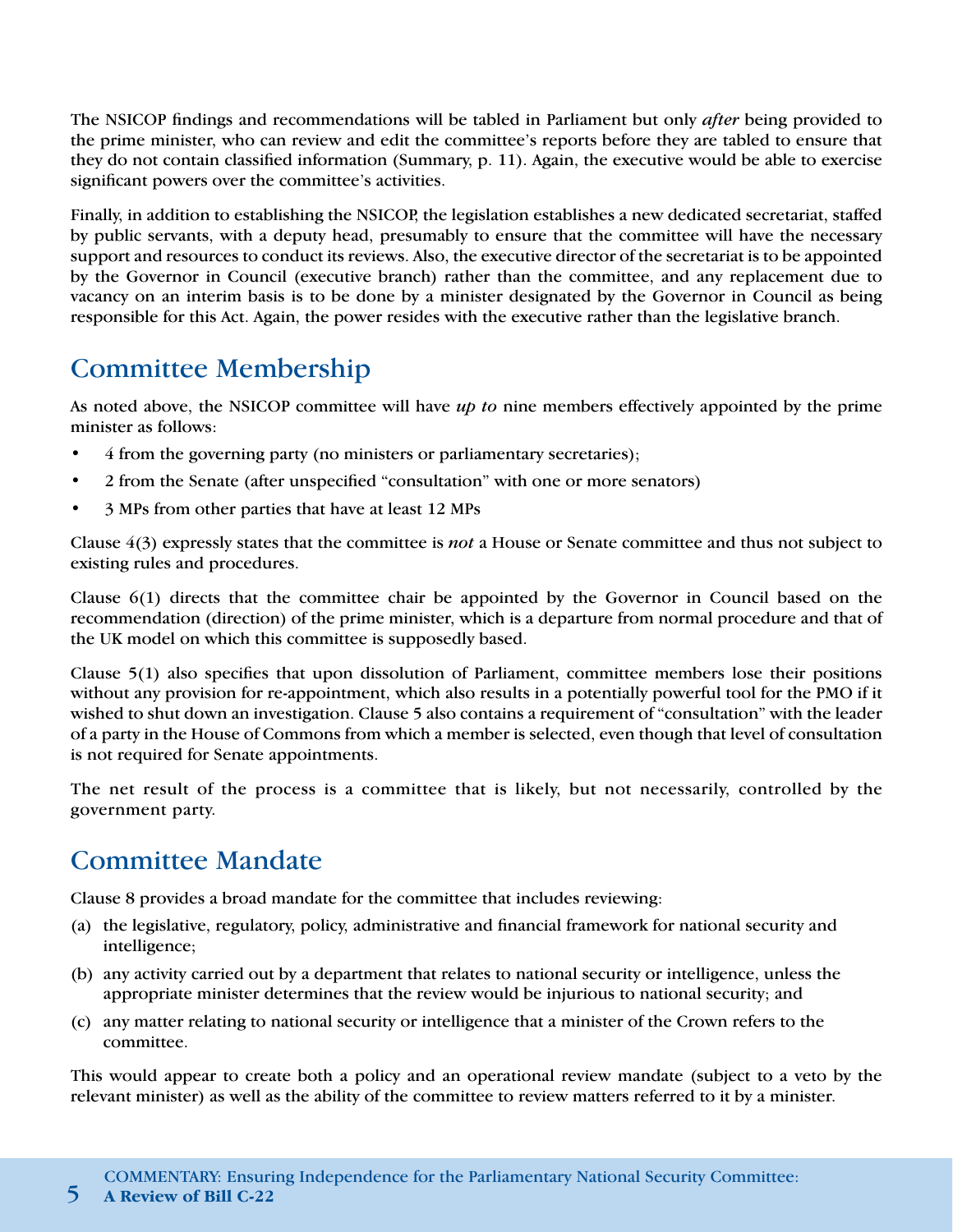Clause 9 of the Act obliges the committee and the existing "review" bodies for CSIS (the Security Intelligence Review Committee), the RCMP (RCMP Public Complaints Commission), and Communications Security Establishment Canada (the Office of the CSE Commissioner) to work co-operatively to avoid "unnecessary duplication." It should be noted that the Act does not contemplate additional review bodies being created, such as has been indicated for Canada Border Services Agency (CBSA), which means such an agency would be excluded from this obligation (and others), or the legislation would have to be amended. Clause 34 requires the Act be reviewed within five years of its passage so the necessary change, if required, could potentially be achieved then. Bill S-205, which would create an independent Inspector General for CBSA, has been passed by the Senate and is now before the House. In testifying on the Bill, Minister Goodale was emphatic in his support of the concept of such independent oversight of CBSA, which is currently lacking.

Clause 10 creates the usual security clearance requirements, as well as express restrictions on committee members in disclosing information they received where the relevant department is seeking to "protect" it, unless disclosing it is in performance of their duties or required by law. Clause 11 expressly excludes the usual parliamentary privilege for unauthorized disclosure.

# Access to Information

Clause 13 authorizes the committee to have broad access to relevant information, but this access is significantly restricted in Clause 14, which details specific exemptions including:

- (d) the identity of a person who was, is or is intended to be, has been approached to be, or has offered or agreed to be, a confidential source of information, intelligence or assistance to the Government of Canada, or the government of a province or of any state allied with Canada, or information from which the person's identity could be inferred;
- (e) information relating directly to an ongoing investigation carried out by a law enforcement agency that may lead to a prosecution;

In addition to this, Clause 16 permits the minister to refuse to provide requested information on the vaguely defined grounds that:

- (a) the information constitutes special operational information, as defined in subsection 8(1) of the *Security of Information Act*; and
- (b) provision of the information would be injurious to national security.

Clause 16(3) requires the minister to notify the review agencies for CSIS, the RCMP, and the CSE of the refusal to provide information to the committee, which means they also will not provide such information. This is affirmed in s.  $22(2)(b)$  of the Act.

Clause 15(1) authorizes the committee to request information from a minister. Subsection (3) requires a response from the minister while subsection (4) states that the information may be provided by the minister and or departmental officials.

# Internal and Procedural Issues

The proposed parliamentary committee is being created to provide an independent review mechanism by the legislative branch of government for the national security related activities of various federal bodies, all of which are part of the executive branch of government. Inherently, this requires independence from the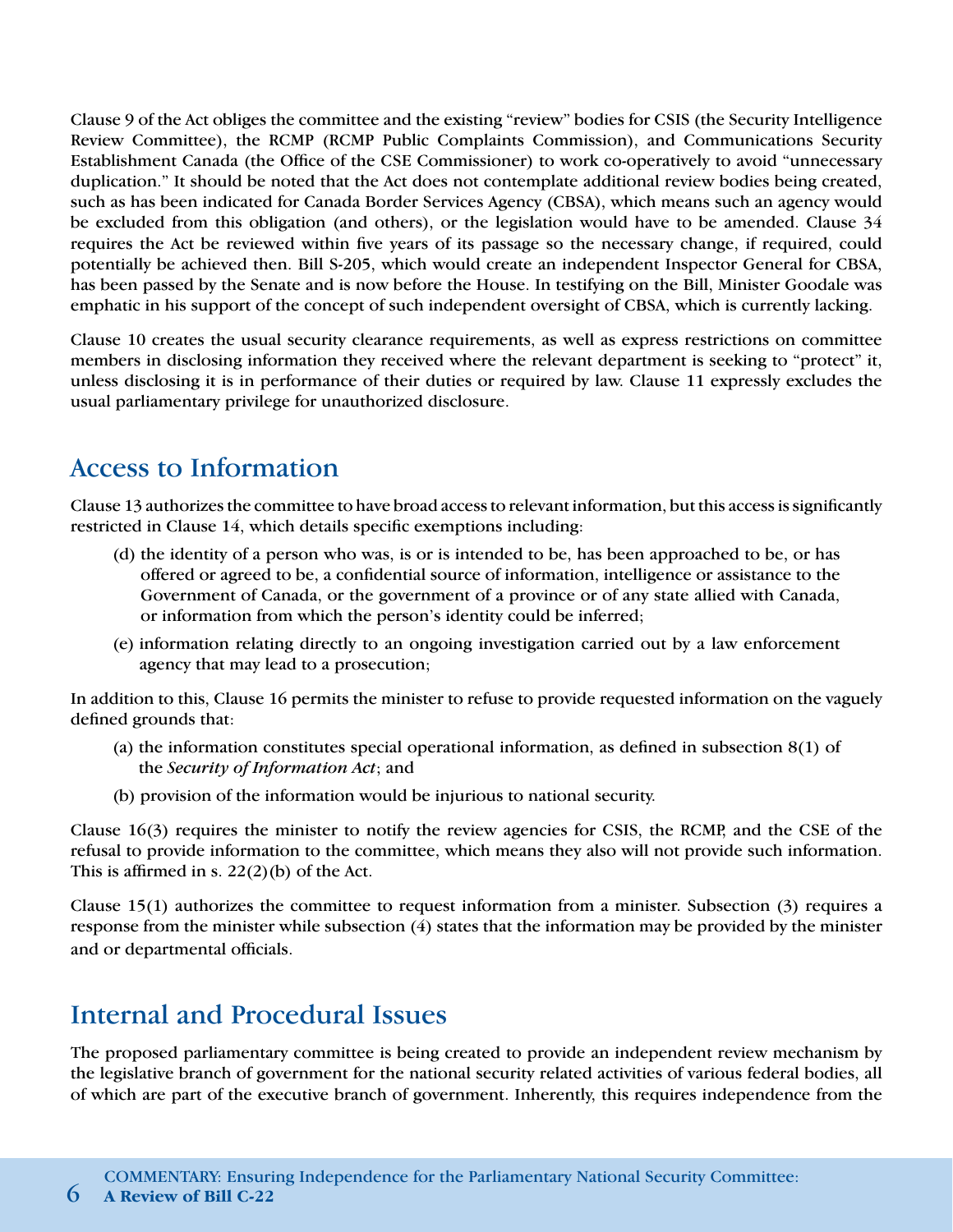executive branch and an appropriate mandate as well as operational capabilities sufficient to discharge these important duties. Considering this, the following matters are of concern:

- Unlike regular committee procedure, meetings are only to be convened at the direction of the chair (Clause 17) which, given the prime minister's selection of the chair, potentially impedes its independence from the executive, and therefore its effectiveness;
- Meetings are to be held in private if "protected" information is likely to be disclosed or if the chair deems it "necessary" (Clause 18);
- Subject to the provisions of the Act, the committee is authorized to craft its own procedures, but despite this, the Governor in Council is authorized to make regulations:
	- (a) respecting the procedures and practices for the secure handling, storage, transportation, transmission and destruction of information or documents provided to or created by the committee;
	- (b) respecting the procedure to be followed by the committee in the exercise of any of its powers or the performance of any of its duties or functions;
	- (c) respecting the expenses referred to in Clause 32 and;
	- (d) generally for carrying out the purposes and provisions of this Act.

Once again, this vests greater control of the committee in the Prime Minister's Office.

- The committee must submit an annual report (Clause 21) but it is to be provided to the prime minister, not Parliament, and the PM is authorized, on broad grounds, to direct the committee to edit its report and remove sensitive information before the PM presents it to Parliament.
- The committee is authorized to prepare "special" reports on any matter and submit these to the PM at any time, although such reports are not to be tabled in Parliament (Clause 21(5)).
- Clause 31 makes clear that the PM or a minister's decision to prohibit a review or provide (or withhold) information is final and no appeal exists, although the committee can express its "dissatisfaction" (without detail) in its annual report.
- Clause 34 mandates a special review of the Act and its operations by specially constituted committees of Parliament five years after its enactment.
- Clause 35 exempts the secretariat from the provisions of the Access to Information Act and s. 45 exempts the secretariat from the disclosure provisions (s.12) of the Privacy Act.

# Conclusions and Recommendations

Bill C-22 will deliver on the government's commitment to create a specially mandated parliamentary committee of MPs and senators with a defined, but restricted, mandate to review both national security policy issues and specific operations, and to make recommendations related thereto.

The new committee does not provide the independent operational co-ordination and oversight of national security agencies, which has also been recommended and endorsed by the government, but that does not invalidate C-22, as those objectives can be achieved through a different entity created by separate legislation.

Inasmuch as the parliamentary review committee is, in effect, the legislative branch of government reviewing the national security activities of the executive branch of government, the independence and authority of the committee is critical if it is to deliver on its promised role. It is in this area that the current provisions of C-22 raise concerns as there are several areas where the Prime Minister's Office inexplicably retains functional control.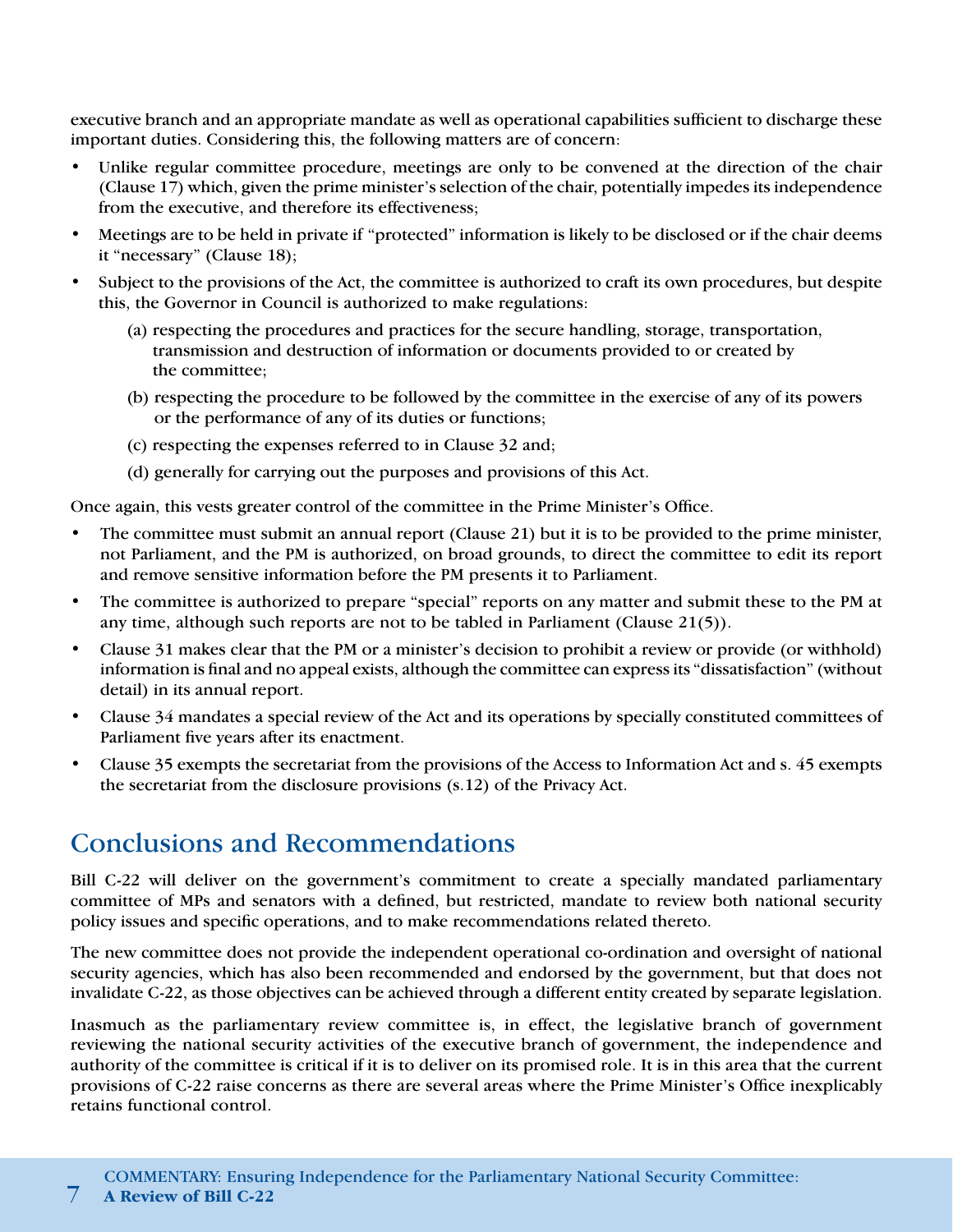The proposed committee is expressly defined as not being subject to regular committee procedures, such as power of appointment, election of chairs, scheduling of meetings, and filing of reports. Contrary to regular committee practices, the executive branch of government (PM and ministers) has significantly heightened control including the power to authorize investigations or provide (or withhold) information, all expressly without challenge or appeal.

Pursuant to C-22, the PM appoints the committee chair, which is unprecedented as committees always elect their own chairs. As the committee would only meet at the chair's direction, the Prime Minister's handpicked chair would wield significant power.

Further, committee reports would be provided to the PM for screening *before* being filed in Parliament, and while the committee can conduct special reviews and provide reports to the PM, they are *not* provided to Parliament.

And if the minister responsible for this Act decides to withhold information from the committee, the minister is obliged to notify the review agencies for CSIS, the RCMP and the CSE, which means they also will not provide such information. All of which strengthens the control of the executive branch over the activities of the committee.

On a positive note, C-22 provides that the committee will be supported by a specially created secretariat (staffed with public servants) that also has the authority to engage private contractors. The just released Fiscal Update indicates that a \$5.2M allocation has been made for 2017-18 with ongoing annual funding of \$3.2M thereafter. The executive director of the secretariat is to be appointed by the Governor in Council (executive branch) rather than the committee; any replacement due to vacancy on an interim basis is to be done by a minister designated by the Governor in Council as being responsible for this Act. Yet again, the power resides with the executive rather than the legislative branch.

Finally, the Bill and its operations are to be reviewed by a specially constituted parliamentary committee five years after coming into force. This mandatory review is a positive feature of C-22, as it will provide an opportunity for the committee to examine whether or not the intended objectives of parliamentary review of national security operations have been achieved.

Given the analysis above, I offer the following recommendations with respect to Bill C-22:

- Clarify the number of committee members to be appointed, including that two are to be from the Senate and three from House opposition parties (two from the Official Opposition) as the text currently suggests that the committee might have fewer than the maximum number of nine members;
- Authorize the committee to elect its own chair by secret ballot, removing the power of the Prime Minister's Office to appoint the chair and thus have undue influence over the committee's activities;
- Authorize the committee to set its own meeting schedule by existing committee procedures, rather than solely on the direction of the chair;
- Clarify that the committee may receive and consider information provided by the public.
- Authorize the Committee to indicate in its report to Parliament that it was denied information by a minister, or that its report was edited by the prime minister, shedding light on potential efforts by the executive to curtail its effectiveness;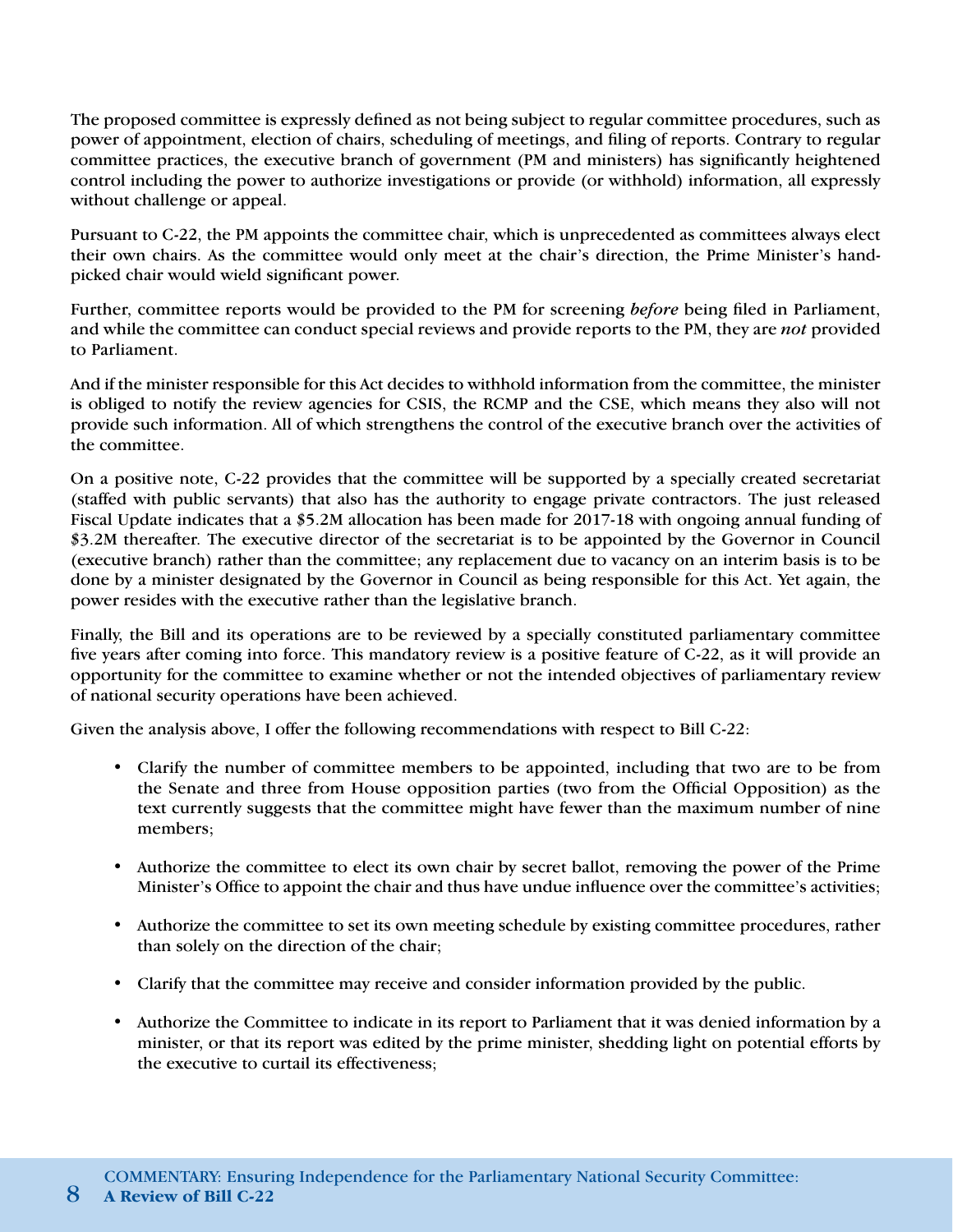- Authorize the committee to require the minister to appear before the committee for in-camera questioning when information has been withheld from the committee;
- Authorize the committee to initiate an examination of an issue and, subject to the process in C-22, to provide that to the PM and, on approval, to Parliament;
- In considering Bill C-22, parliamentary committees should examine why committee internal procedures are subject to Governor in Council regulation. They should also examine the intended functions of the secretariat, and how the secretariat will be independent from the executive branch of government.
- Consider including in C-22 the offence of willfully misleading, obstructing, or knowingly providing false or inaccurate information to the committee without lawful justification for doing so.

C-22 is a positive development in implementing a parliamentary review capability of the government's national security policies and activities. But work needs to be done if it is to live up to the government's stated commitment to parliamentary independence. I hope that the observations and recommendations provided in this report will assist in shaping an even more effective committee that is tasked with vitally important work on behalf of Canadians.

### ABOUT THE AUTHOR



### **SCOTT NEWARK**

Scott Newark's 35-year criminal justice career began as an Alberta Crown Prosecutor, with subsequent roles as Executive Officer of the Canadian Police Association, Vice Chair and Special Counsel for the Ontario Office for Victims of Crime, Director of Operations for the DC based Investigative Project on Terrorism, and as a security and policy advisor to both the Ontario and federal Ministers of Public Safety.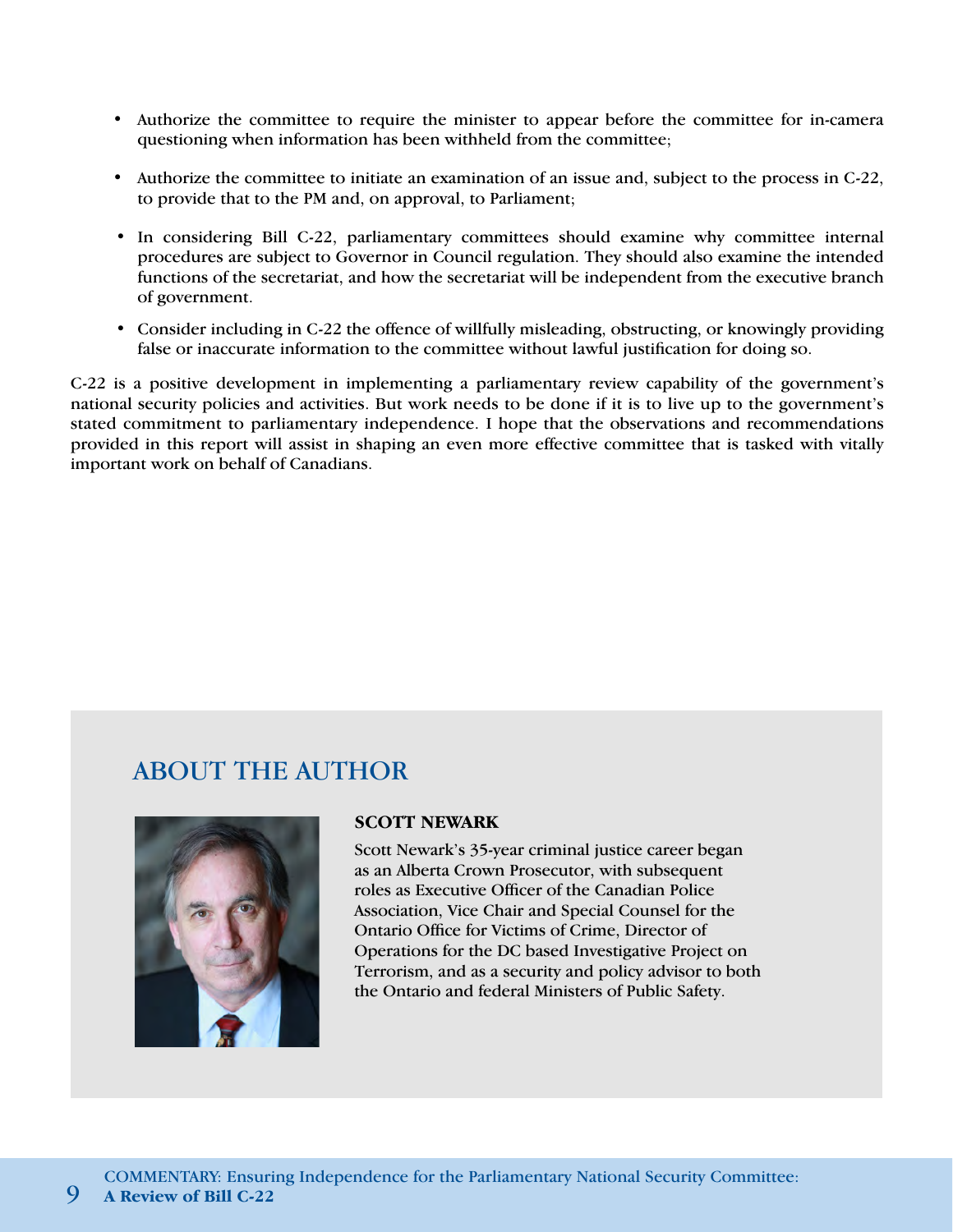# MACDONALD-LAURIER INSTITUTE



### **Critically Acclaimed, Award-Winning Institute**

**The Macdonald-Laurier Institute fills a gap in Canada's democratic infrastructure by focusing our work on the full range of issues that fall under Ottawa's jurisdiction.**

- The Macdonald-Laurier Institute fills a gap in Canada's democratic infrastructure by focusing our work on the full range of issues that fall under Ottawa's jurisdiction.
- One of the top three new think tanks in the world according to the University of Pennsylvania.
- Cited by five present and former Canadian Prime Ministers, as well as by David Cameron, the British Prime Minister.
- First book, *The Canadian Century: Moving out of America's Shadow*, won the Sir Antony Fisher International Memorial Award in 2011.
- *Hill Times* says Brian Lee Crowley is one of the 100 most influential people in Ottawa.
- The *Wall Street Journal*, the *Economist*, the *Globe and Mail*, the *National Post* and many other leading national and international publications have quoted the Institute's work.



"The study by Brian Lee Crowley and Ken Coates is a 'home run'. The analysis by Douglas Bland will make many uncomfortable but it is a wake up call that must be read." FORMER CANADIAN PRIME MINISTER PAUL MARTIN ON MLI'S PROJECT ON ABORIGINAL PEOPLE AND THE NATURAL RESOURCE ECONOMY.

### **Ideas Change the World**

Independent and non-partisan, the Macdonald-Laurier Institute is increasingly recognized as the thought leader on national issues in Canada, prodding governments, opinion leaders and the general public to accept nothing but the very best public policy solutions for the challenges Canada faces.

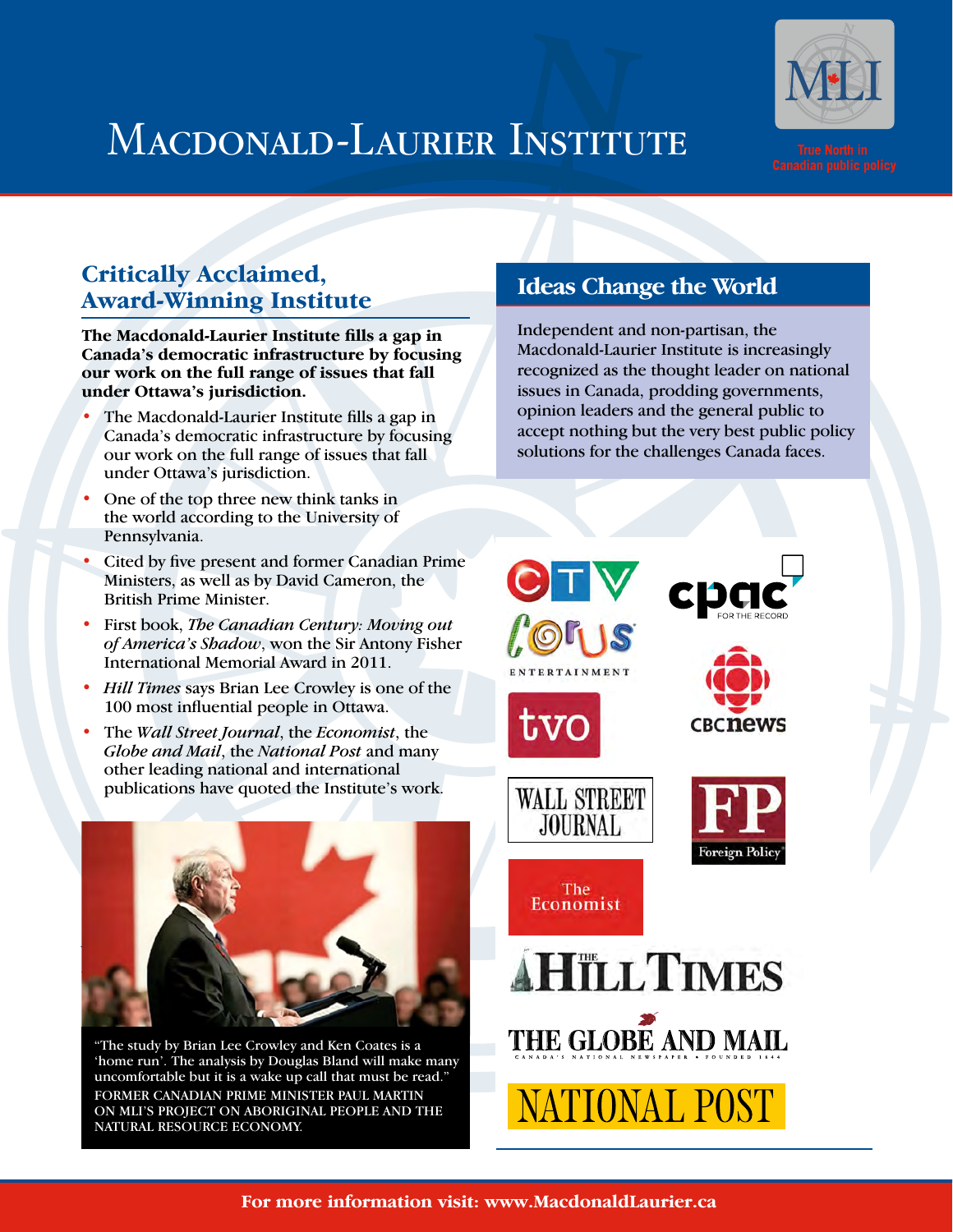# ABOUT THE MACDONALD-LAURIER INSTITUTE

### **What Do We Do?**

**When you change how people think, you change what they want and how they act.** That is why thought leadership is essential in every field. At MLI, we strip away the complexity that makes policy issues unintelligible and present them in a way that leads to action, to better quality policy decisions, to more effective government, and to a more focused pursuit of the national interest of all Canadians. MLI is the only non-partisan, independent national public policy think tank based in Ottawa that focuses on the full range of issues that fall under the jurisdiction of the federal government.

### **What Is in a Name?**

**The Macdonald-Laurier Institute exists not merely to burnish the splendid legacy of two towering figures in Canadian history – Sir John A. Macdonald and Sir Wilfrid Laurier – but to renew that legacy.** A Tory and a Grit, an English speaker and a French speaker – these two men represent the very best of Canada's fine political tradition. As prime minister, each championed the values that led to Canada assuming her place as one of the world's leading democracies.

We will continue to vigorously uphold these values, the cornerstones of our nation.





### **Working for a Better Canada**

**Good policy doesn't just happen; it requires good ideas, hard work, and being in the right place at the right time.** In other words, it requires MLI. We pride ourselves on independence, and accept no funding from the government for our research. If you value our work and if you believe in the possibility of a better Canada, consider making a tax-deductible donation. The Macdonald-Laurier Institute is a registered charity.

### **Our Issues**

**The Institute undertakes an impressive programme of thought leadership on public policy. Some of the issues we have tackled recently include:**

- Getting the most out of our petroleum resources;
- Ensuring students have the skills employers need;
- Aboriginal people and the management of our natural resources;
- Controlling government debt at all levels;
- The vulnerability of Canada's critical infrastructure;
- Ottawa's regulation of foreign investment; and
- How to fix Canadian health care.